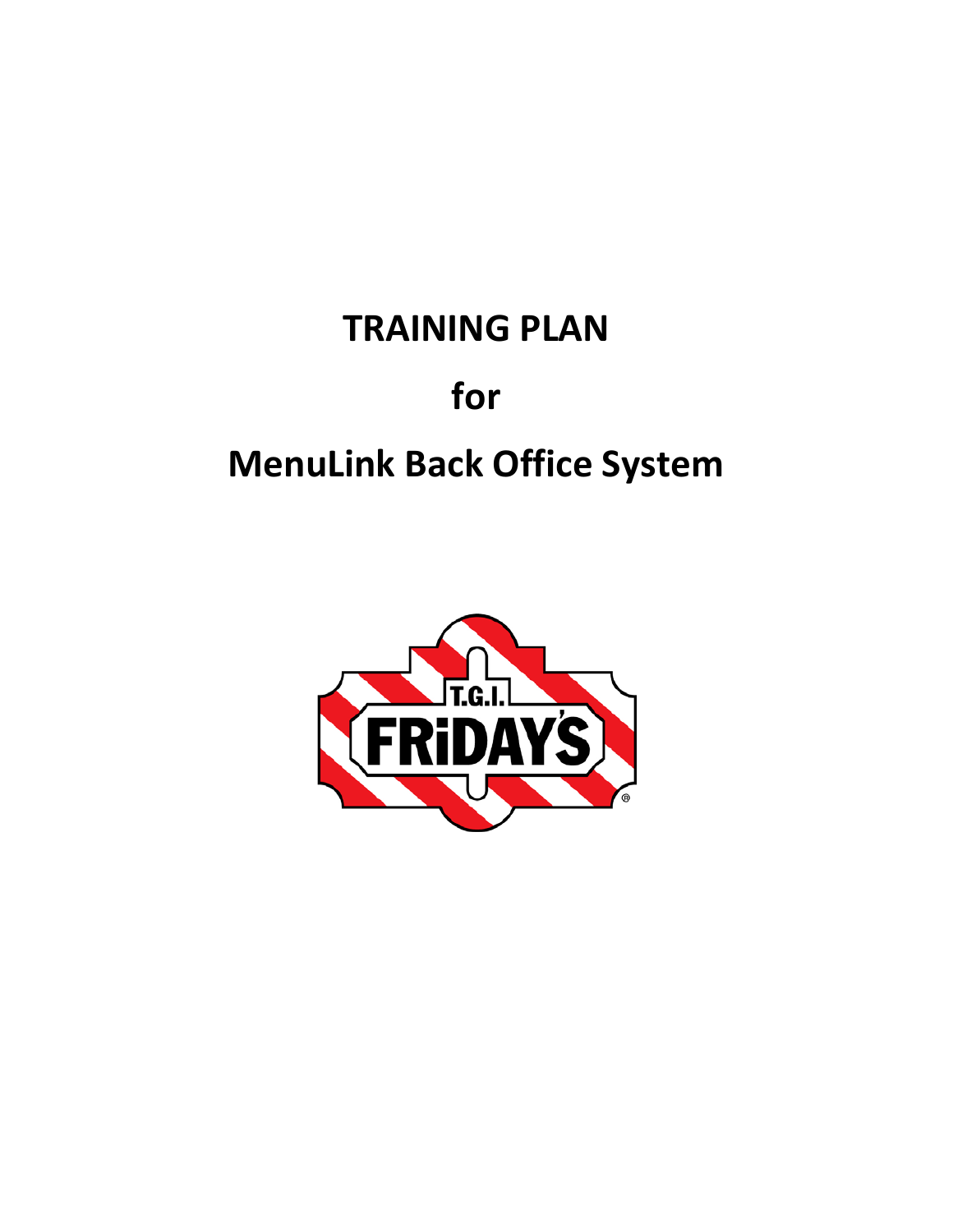

## **Document Purpose**

The purpose of this document is to summarize the requirements and tasks for the MenuLink training development project.

MenuLink is a new back office system that will streamline and centralize restaurant management. It will replace the SAILOR system and handle inventory, purchasing, and invoicing procedures. It will also facilitate employee scheduling, record maintenance, sales, payroll, and forecasting.

This plan and the related Gantt chart (Appendix) are **living documents**, and will be updated as needed. However, changes to this document will require review and approval.

# **Project Overview**

## **Blended Strategy and Goals**

The training activities and materials will provide learners a foundational understanding of the MenuLink client application, its features, and the integrated tools for managing a restaurant's key business and labor information.

The main training goals are to enable Restaurant Managers and Support Center staff to use:

- Purchasing, Inventory, Recipe, Sales, and Period End applications.
- Employee, Payroll, Scheduling, Staffing, and Projected Data features.

| <b>Course Names:</b> |
|----------------------|
|                      |

- **Course Names:**  MenuLink Super User Training
- MenuLink Elearning Suite
- Change Leadership

- **Scope:** TGIF USA Corporate and Supported Franchises
- **Target Audiences:** Support Center and Carlson Minneapolis personnel who will use MenuLink for reporting and research
	- Super Users who will provide regional support to restaurants
	- All MenuLink users in the field (VPOs, DOs, SDHR, GM, AGM, KM, BM, SM, MTs, FTMs, RAs, Stewards, Shift Supervisors, hourly team members, and any others)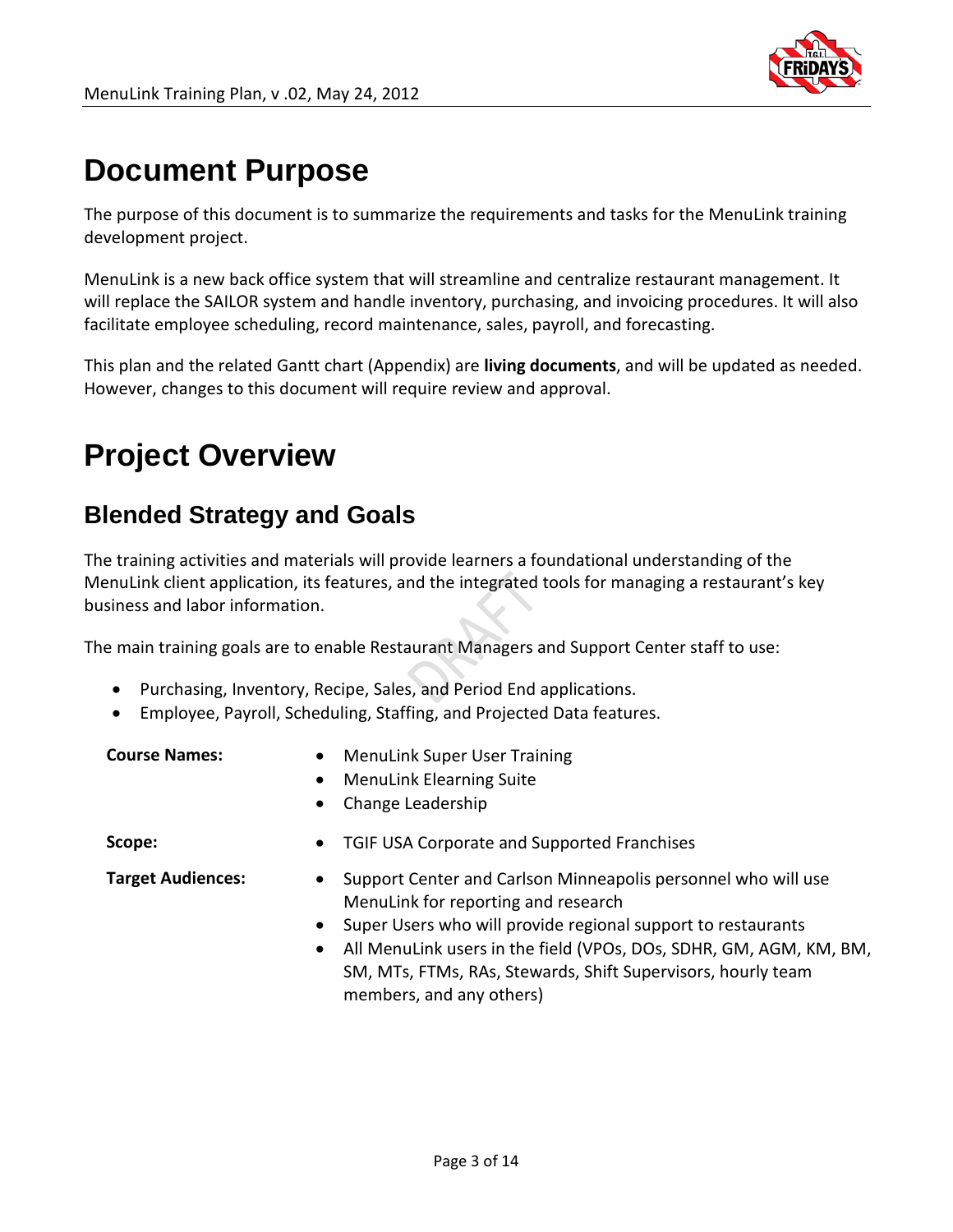

| <b>Training Types:</b>         | Leader-led Change Leader training for Super Users and executive<br>$\bullet$<br>management         |
|--------------------------------|----------------------------------------------------------------------------------------------------|
|                                | Leader-led Change Management and MenuLink Overview training for<br>$\bullet$<br>users in the field |
|                                | Web-based interactive training and assessments<br>$\bullet$                                        |
| <b>Client Priority Rating:</b> | High                                                                                               |

## **Out of Scope**

Specialized training for the pilot restaurants is outside the scope of this plan. The training that will be available to pilots will be the same as that of other markets.

## **Change Leadership Aspects**

The implementation of the MenuLink system touches every aspect of how managers run their restaurants. Managing the human side of the implementation is crucial to a successful outcome where the managers feel equipped to deal with the change by their go-live date with minimal disruption to business as usual.

As a result, Learning and Development will provide **Change Leadership Training** as part of the initial rollout to key Support Center executives and support personnel as well as for Super Users.

Change Leadership training is essential to a smoother transition to MenuLink. If the human factor is mismanaged, the possible impacts are:

- People have little understanding of why the change is happening, creating a greater degree of resistance to the change.
- Productivity (and the resulting revenue) drop sharply as the system is rolled out.
- Valued employees resent the change and leave the company.
- Employees seek work-arounds to avoid learning or implementing the system.
- Organizational divisions are created as employees form "us" and "them" mentalities.

Whenever possible, the training will be scheduled in proximity to market go-live dates to ensure maximum effectiveness.

## **Super User Concept**

Critical to the overall success of the training (and, accordingly, of the overall project) is the role of the **Super User**. The Super User will be a designated leader in each market who will facilitate the transition in the field. This individual will receive in-depth system training and Change Leader training so they can provide a local point of contact and support as the MenuLink system is deployed.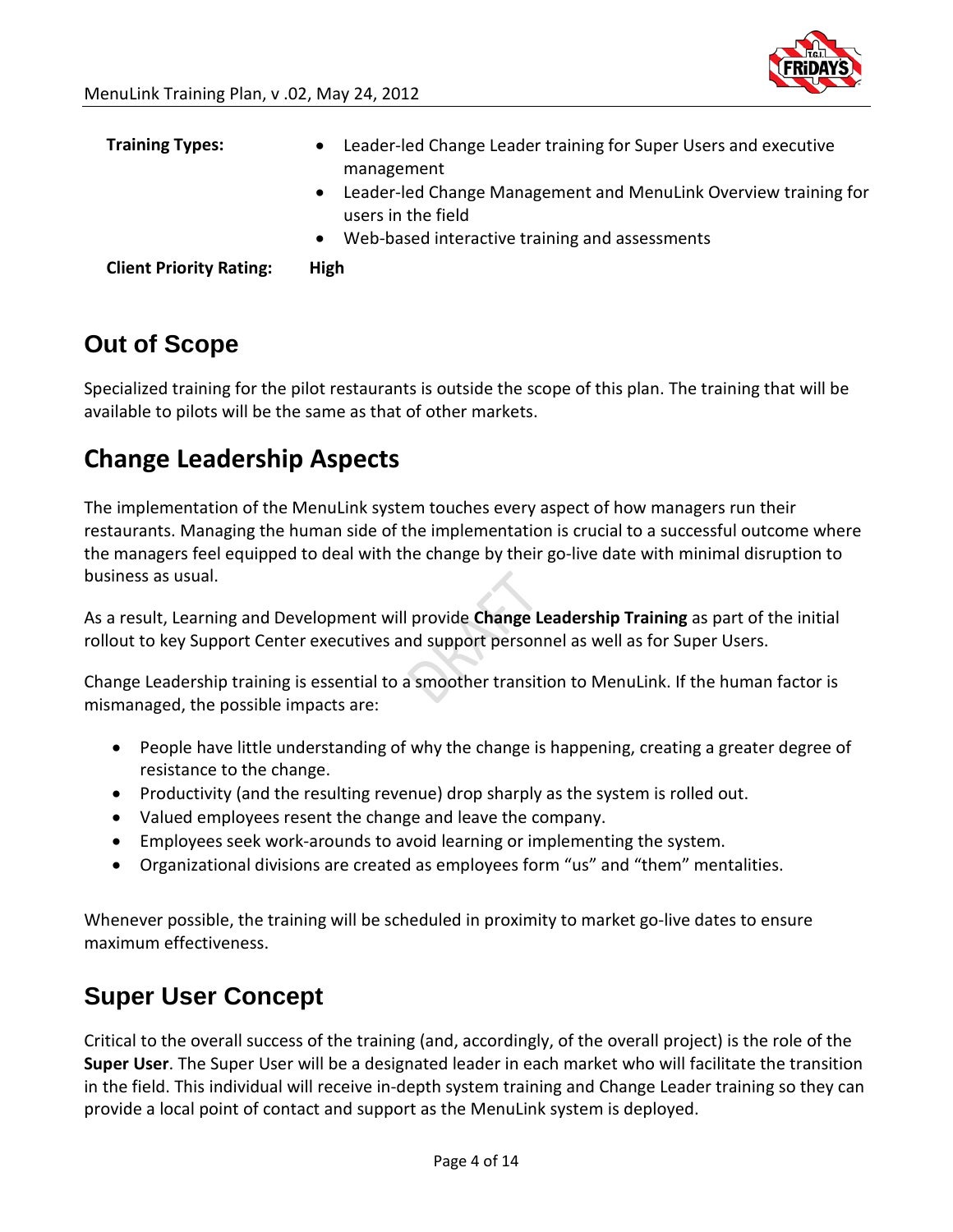The Super User Concept is expected to provide these benefits:

- As field employees, they will have additional "real world" credibility.
- They can be a front-line source of help, so that the Project Team is not always in transit and unable to solve problems centrally.
- People are more likely to accept a change when they feel ownership.
- They can provide early feedback on training content so it can be fine tuned.
- It shows confidence in the system and in the people in the field.
- It is an excellent development opportunity for the Super User.

The Super User will not provide in-depth training to end users but rather will provide a half-day MenuLink Transition meeting to discuss reasons for the transition, articulate the benefits, and provide a general system overview. The Super User will also be familiar with the elearning curriculum in StripesU.

## **Project Contacts**

## **Project Champions**

| <b>Name</b>       | <b>Organization/Role</b>              |
|-------------------|---------------------------------------|
| Barbara Coakley   | <b>Accounting and Project Manager</b> |
| Jerry Maddox      | <b>VP Controller</b>                  |
| Don Vietti        | CIO and SVP IT                        |
| <b>Steve Coe</b>  | <b>VP Communications</b>              |
| Paul Rumsey       | VP Learning and Development           |
| Andrew Robinson   | VP HR Friday's USA                    |
| Lee Sanders       | <b>USA Franchise</b>                  |
| <b>Stuart Gee</b> | <b>VP Central Operations Services</b> |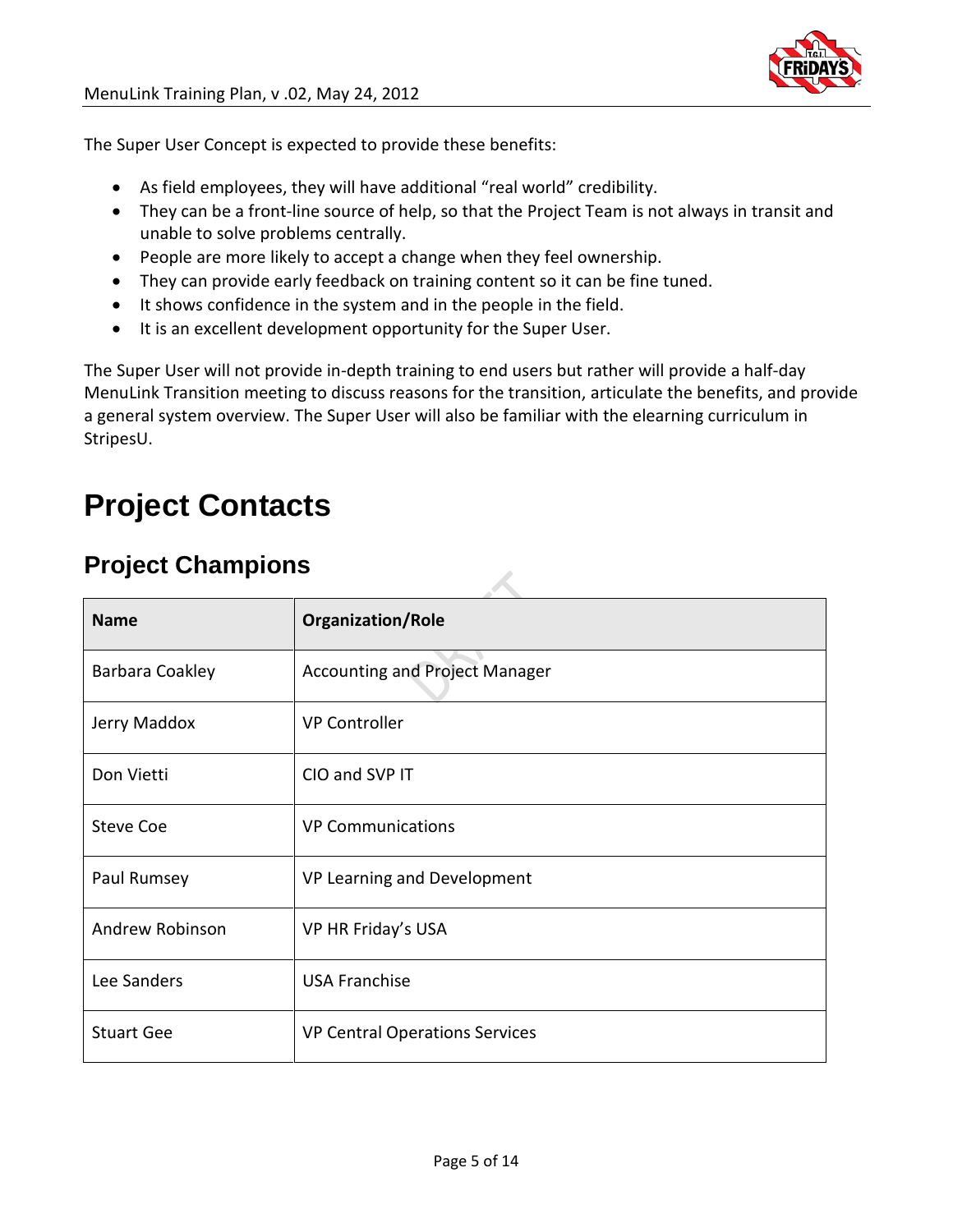

## **Training Project Core Team Members**

| <b>Name</b>        | Role(s)                                |
|--------------------|----------------------------------------|
| Rebecca Marmaduke  | ľU<br>h                                |
| Trecia Wood        | <b>L&amp;D Training Manager</b>        |
| <b>Bob Rycroft</b> | <b>VP Operations Planning</b>          |
| <b>AC Williams</b> | <b>Director Operations Services</b>    |
| Barbara Coakley    | <b>Subject Matter Expert</b>           |
| <b>Scott Viilu</b> | <b>Subject Matter Expert</b>           |
| Pete Foley         | Sr. Internal Communications Specialist |

# **Physical Resource Requirements**

The resources for elearning delivery are in place. Train-the-trainer training of Super Users will take place in the support center just in advance of market rollout. For that training, the following resources will be required:

- Netbook computers or laptops
- Support Center training room

# **Critical Dependencies**

The Learning and Development team is committed to the successful design, development, and delivery of this training. **Dates provided in this timeline are contingent upon all responsible persons, such as subject matter experts, design peers, system administrators, stakeholders, and legal reviewers, completing their tasks by the designated dates. If a deadline is not met, all subsequent dates in the timeline may be pushed out in direct proportion to the delays.**

1. Due to the request for training development on a large scale and in such a short timeframe, reviewers have been given **3 days** to complete their reviews and approve each milestone.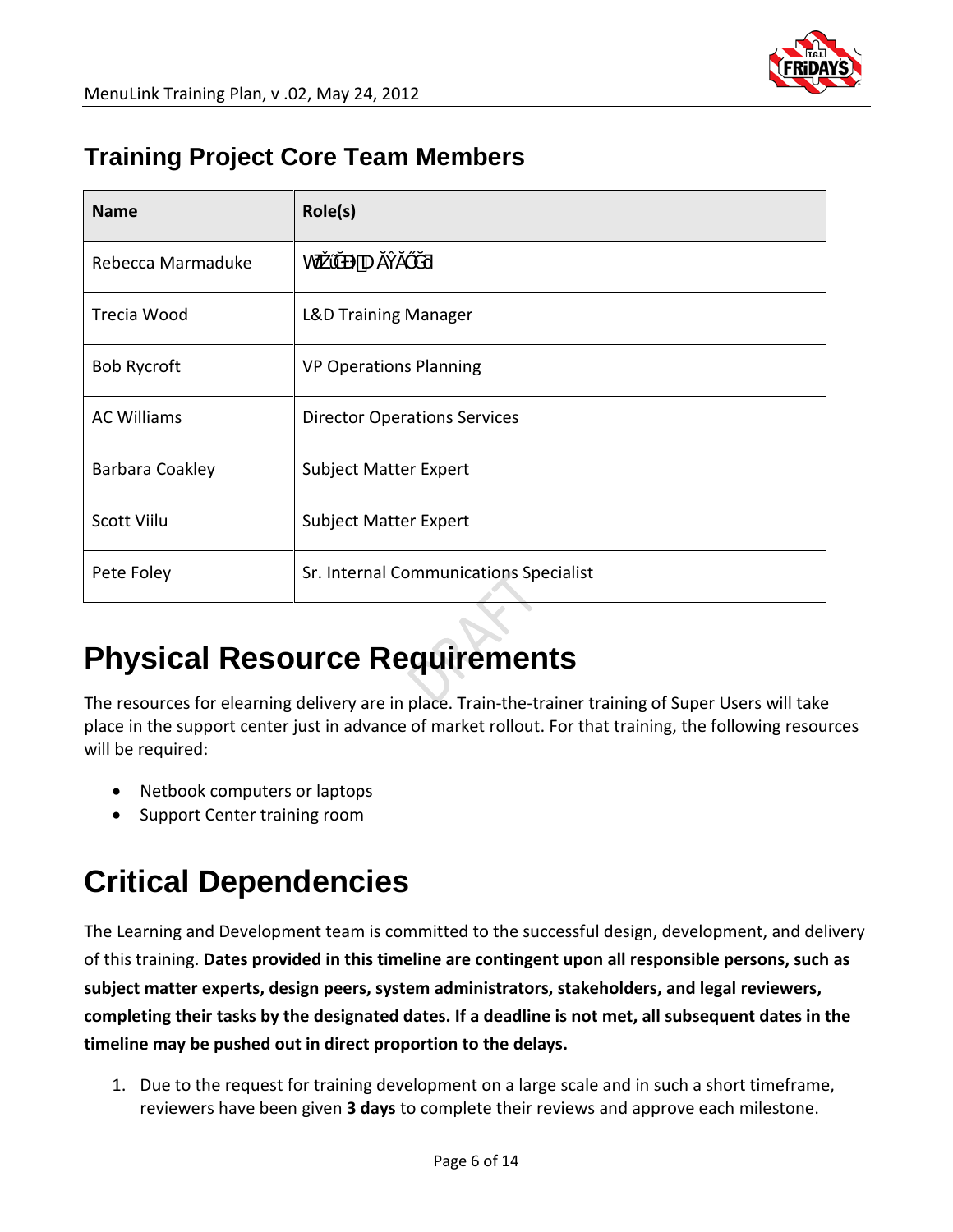

- 2. The designation and training-up of the Super User is critical to end-user adoption and minimal disruption by market go-live dates.
- 3. Any significant software functional changes must be communicated to the Designer via email immediately as they are identified. This does not ensure that the changes will be captured.
- 4. If the implementation schedule for the overall MenuLink project shifts, this project plan will be adjusted accordingly.
- 5. Not all of the target audiences are clearly differentiated at the time of this plan being written. As those roles are clarified, the curriculum can be more customized to suit the individual user's needs.
- 6. Translation and the related costs are not addressed in this plan. If material/course translation is required, those requirements must be communicated to Learning and Development with sufficient notice.
- 7. The plan is to use one primary development resource. If the scope or nature of the project changes, additional resources will be required.

## **Possible Risk Events**

The level of risk that the project will be successfully executed is moderately high, given the scope of the project, the time frame, and the volatility of the content.

Risks can result in the following possible impacts:

- Monetary Value Any rework due to insufficient analysis, design (or redesign), change in content or requirements, or lack of validation can increase development costs (time, labor, money). • Quality Any process tasks that are skipped, not completed, or rushed may affect the quality and accuracy of the content and transfer of learning and job performance. Sign-off by approved person(s) is imperative to ensure quality. • Schedule **Insufficient planning and designing, lack of resources (SMEs,** Designer, reviewers), and changes to scope will impact the
	- schedule. External issues may impact the schedule and drive due dates.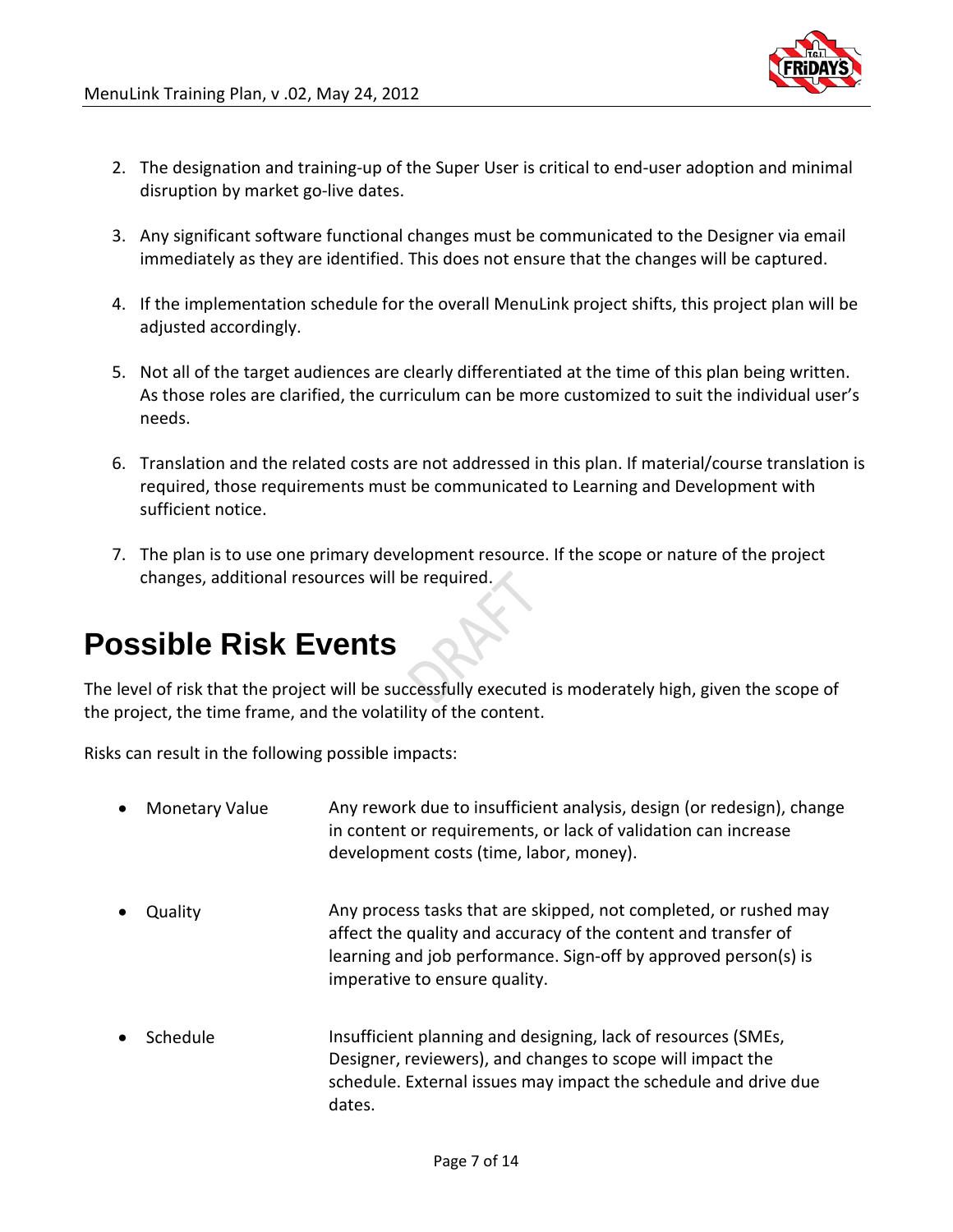

Some possible risks and their reduction strategy are listed below:

| <b>Potential Risk</b>                                                                                                                                                | <b>Risk Reduction Strategy</b>                                                                                                                                                                                                                         |  |
|----------------------------------------------------------------------------------------------------------------------------------------------------------------------|--------------------------------------------------------------------------------------------------------------------------------------------------------------------------------------------------------------------------------------------------------|--|
| Overall project schedule will most likely<br>change.                                                                                                                 | Adapt training plan to master schedule.                                                                                                                                                                                                                |  |
| Insufficient development resources-<br>missed due dates.                                                                                                             | Engage additional resources as needed.                                                                                                                                                                                                                 |  |
| Interface/functionality of MenuLink<br>unstable-content inaccurate.                                                                                                  | Clear communication between Project Team and Designer.<br>Recommend major features "frozen" before training go-live date.                                                                                                                              |  |
| Failure to identify/train Super Users-<br>Super User concept not implemented.                                                                                        | Learning & Development management will promote concept of<br>$\bullet$<br>Super User among TGIF leadership and obtain buy-in.<br>Deadlines for naming Super Users are imposed.<br>$\bullet$<br>Related arrangements are carried out.<br>$\bullet$      |  |
| Interface inaccessible either to Designer or<br>to Super Users during development and/or<br>training-content cannot be developed or<br>interface cannot be accessed. | The Designer must have access to a development environment<br>$\bullet$<br>during the entire course creation process.<br>A training environment will be made available to Super Users to<br>$\bullet$<br>perform all the functions of the application. |  |
| Super Users fail to deliver Transition<br>Training-transition is more difficult and<br>more productivity is lost.                                                    | In a worst case scenario, users make the transition using elearning<br>only. However, this is not recommended.                                                                                                                                         |  |
| End users fail to complete online training in<br>advance of go-live date-critical back office<br>functions cannot be performed.                                      | Detailed communications plan will be executed, ensuring that all<br>$\bullet$<br>concerned understand the impacts and necessity of training<br>completion.<br>Training department will prepare for influx of support calls.<br>٠                       |  |

# **Project Milestones and Timeline**

| <b>Activity/Milestone</b>                   | <b>Responsibility</b>    | <b>Target Date</b> |
|---------------------------------------------|--------------------------|--------------------|
| <b>Executive Change Leadership Training</b> | L&D                      | <b>TBD</b>         |
| <b>Super User training</b>                  | L&D                      | (prior to rollout) |
| Training plan complete                      | R. Marmaduke             | 5/10/2012          |
| <b>Elearning Design initiated</b>           | R. Marmaduke             | 5/11/2012          |
| Training plan reviewed                      | <b>Project Champions</b> | 5/17/2012          |
| Communication Plan approved                 | L&D, Communications      | 6/27/2012          |
| Super Users identified                      | Operations               | 8/15/2012          |
| Elearning Design complete                   | R. Marmaduke             | 9/19/2012          |
| Courses in LMS                              | L&D                      | 9/19/2012          |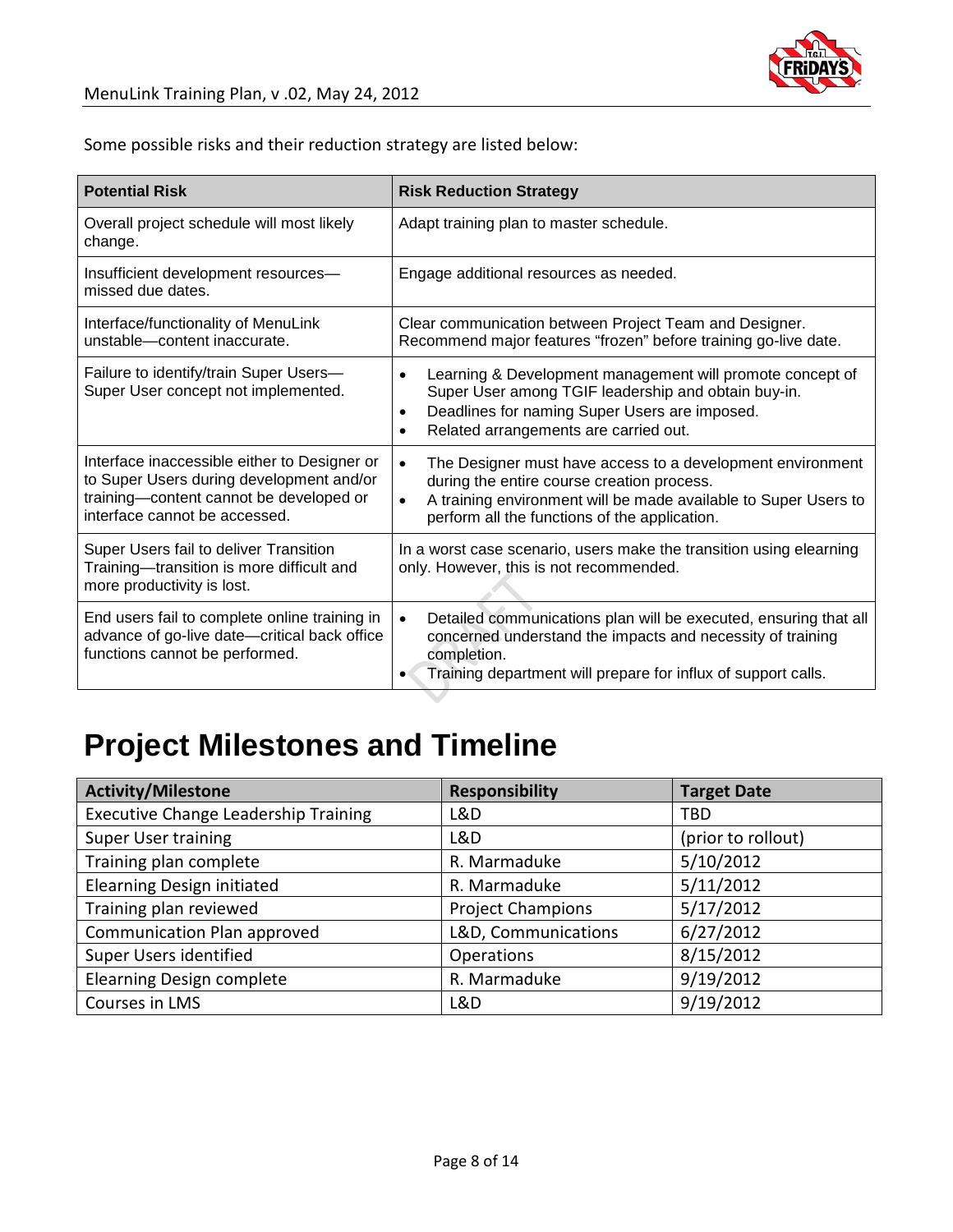

#### **Notes:**

- Reviews will be **completed by course** (rather one comprehensive review) to ease the workload for reviewers.
- Storyboarding will be skipped for this project since the vendor's user guide may serve as a storyboard.

## **Communications Planning**

A detailed communication plan will be developed that outlines all the tasks associated with the implementation of the system and training. This sub-plan will be developed in the next month.

# **Course Descriptions and Objectives**

## **Instructor-Led**

Executive Change Leadership Workshop (Name Subject to Change)

**Target audience**: Key Support Center personnel, Executives

Learning and Development deliver this training as scheduled in a separate communication plan. The objectives for this course are:

- Describe the change management model as it relates to the MenuLink transition.
- Discuss opportunities during the MenuLink transition to positively lead change.
- Identify change implementation strategies.

### Super User Train-the-Trainer (Name Subject to Change)

### **Target audience**: Super Users

This Super User course will be delivered in advance of market go-live dates. Super Users will learn how to:

- Describe the reasons for the change.
- Present the benefits of the change.
- Describe the differences between current operating procedures and MenuLink procedures.
- Provide a high-level overview of the interface and functions.
- Identify available resources for support.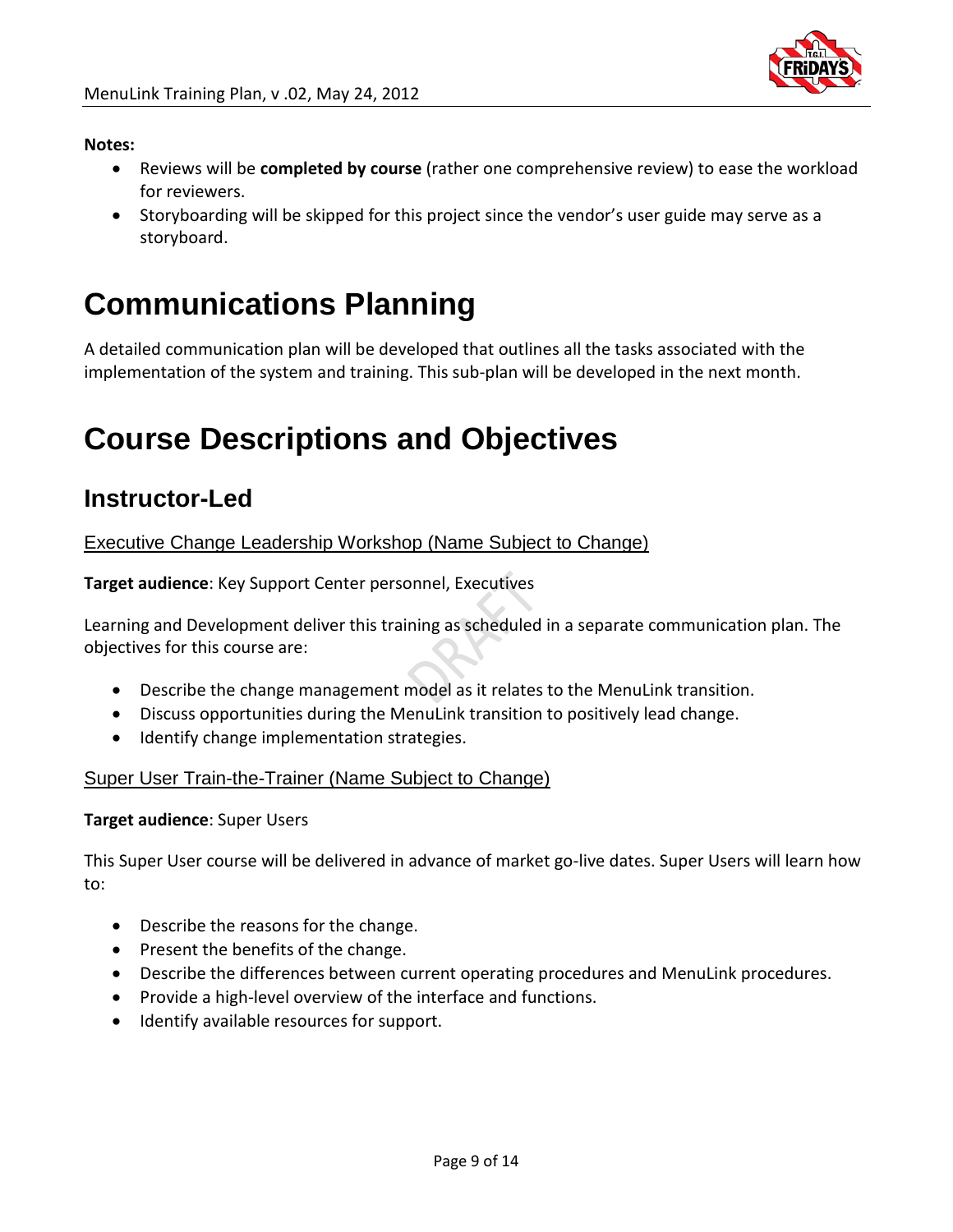

## End User Transition Training (Name Subject to Change)

**Target audience**: End users in the markets

This Super User-led course will be delivered in advance of market go-live dates. This training will enable users to:

- Describe the reasons for the change.
- Present the benefits of the change.
- Describe the differences between current operating procedures and MenuLink procedures.
- Provide a high-level overview of the interface and functions.
- Identify available resources for support.

## **Elearning**

**Note:** The grouping of topics is subject to change/review based on learning needs and the amount/type of content. This is a best effort to capture the content as understood at this time.

Course 1: Introduction to MenuLink

**Target Audience:** All Users **Duration**: 15 minutes

This course will present an overview of the MenuLink system, including features, functions, and benefits.

The objectives for this course are:

- Define what MenuLink is and list its benefits.
- Identify the features of the MenuLink System.
- Identify the functions of the MenuLink System.

### Course 2: Getting Started in MenuLink

**Target Audience:** All Users **Duration**: 15 minutes

This course will explain the basics of logging into and navigating MenuLink.

- Topic 1: Start and login to the MenuLink Client.
- Topic 2: Identify the large buttons in the Inventory and Labor main windows.
- Topic 3: Sort and search for information.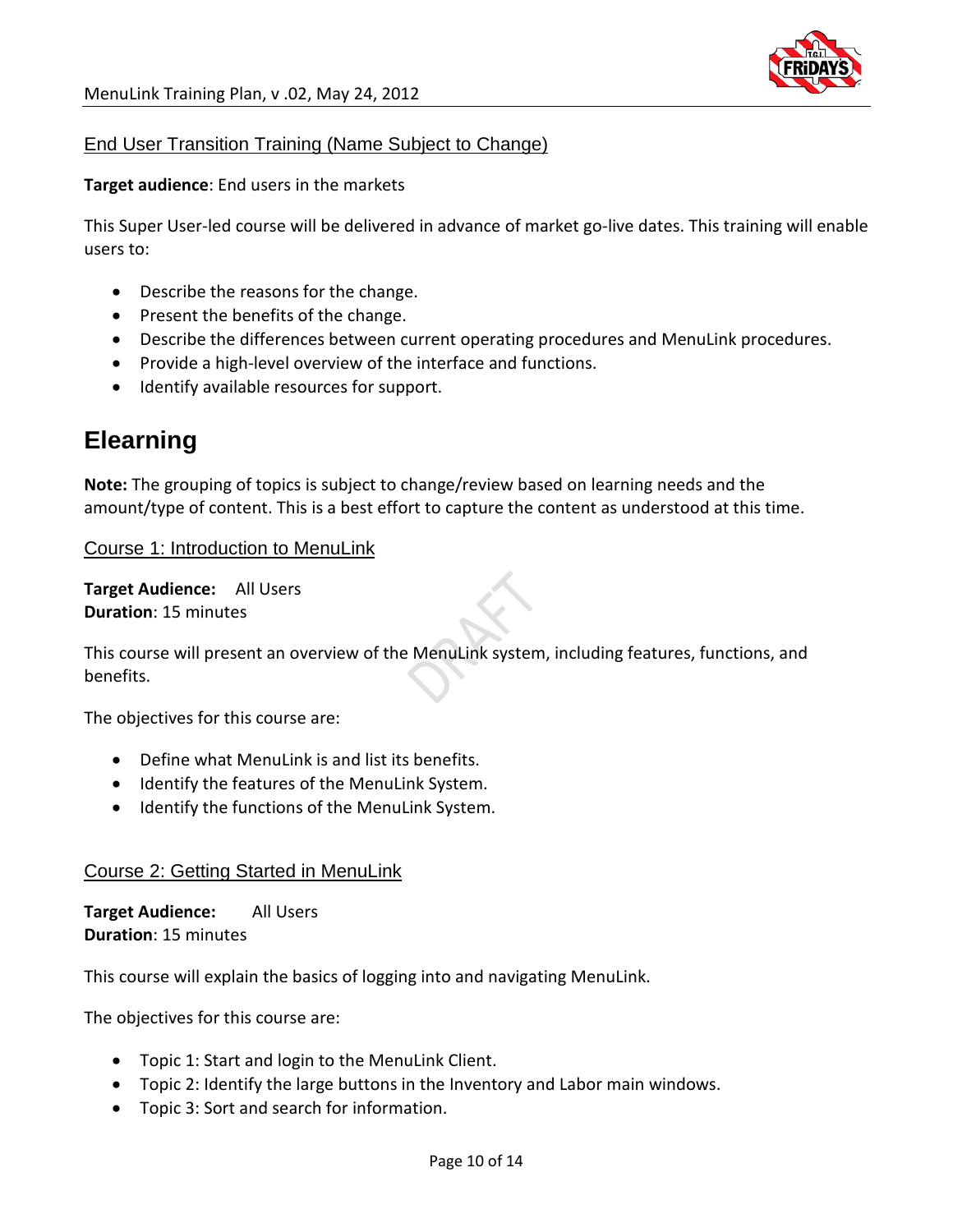

• Topic 4: View and print reports and worksheets.

### Course 4: Inventory—Purchasing Functions

**Note:** Due to the amount and complexity of the information to be presented, Inventory will be divided into two courses.

**Target Audience:** All Users with Purchasing Responsibilities, Super Users **Duration:** 30 minutes

This course will describe how MenuLink is used to manage vendors, create purchase orders, and manage invoices.

The objectives for this course are:

- Topic 1: Create and manage orders.
- Topic 2: Create, edit, and submit vendor purchase orders.
- Topic 3: Manage and convert invoices.
- Topic 4: Follow the unique processes for keg beer and free product.
- Topic 5: Create and manage invoice adjustments.
- Topic 6: View purchase history.
- Topic 7: Generate purchasing reports.

#### Course 5: Inventory Management

**Target Audience:** All Users with Inventory Management Responsibilities, Super Users **Duration:** 30 minutes

This course will describe how MenuLink is used to manage and post inventory.

- Topic 1: Manage inventory items and perform counts.
- Topic 2: Post inventory.
- Topic 3: Look up a previous inventory.
- Topic 4: Transfer inventory.
- Topic 5: Complete inventory worksheets.
- Topic 6: Print inventory worksheets.
- Topic 7: Recognize how the system automatically creates suggested prep based on invoices, inventory, and forecast.
- Topic 8: Run inventory reports.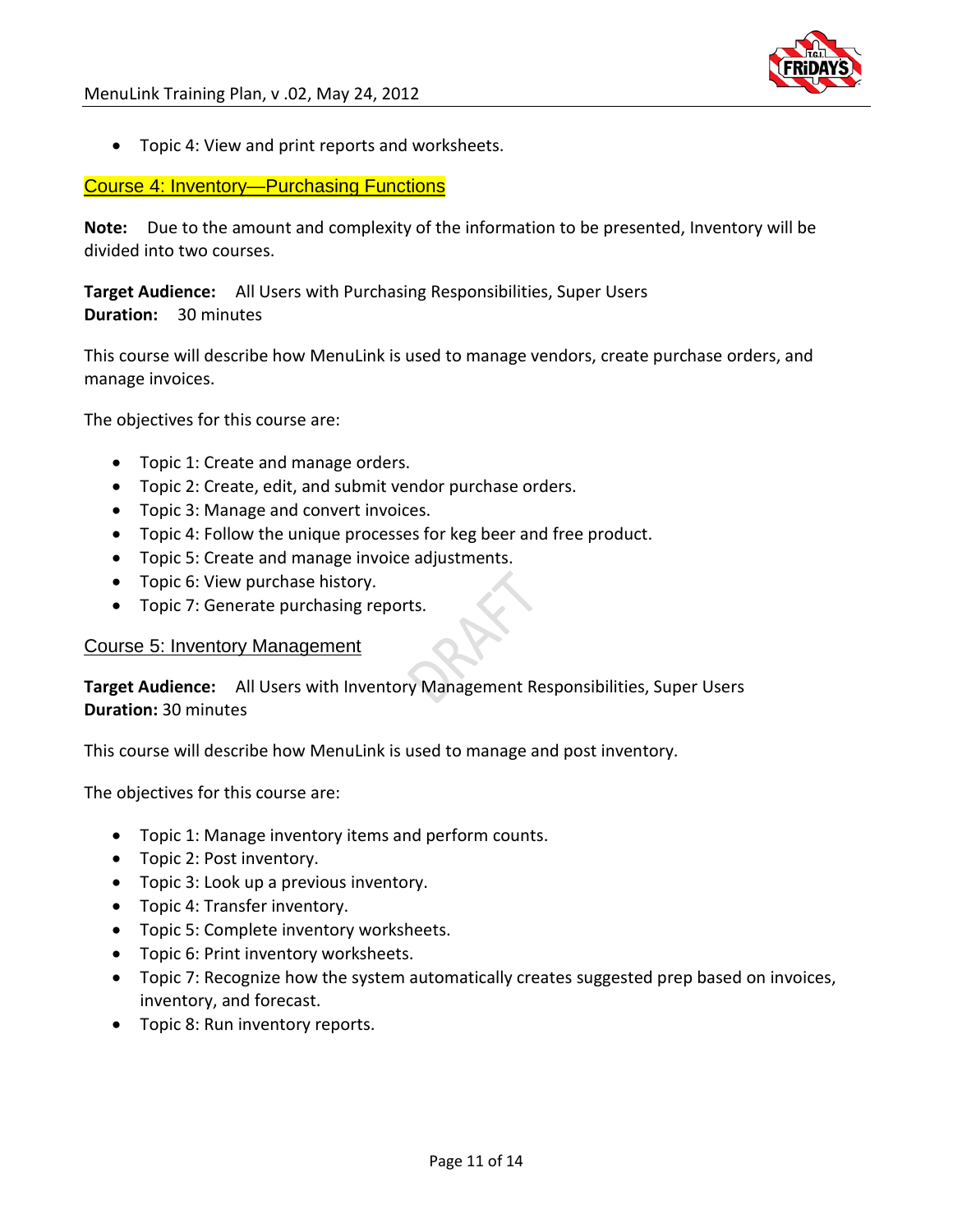

#### Course 6: Recipes

**Target Audience:** Kitchen Managers, GMs, Super Users

#### **Duration:** 15 minutes

This course describes how the Recipes screen in MenuLink is used to print recipes.

The objective for this short course is: Print recipe worksheets

**Note:** this content will most likely be folded into another course. It is listed here, until a more logical location is identified.

#### Course 7: Sales

**Target Audience:** Managers, Support Center, Operations, Super Users **Duration:** 30 minutes

This course describes how the MenuLink system is used to import POS data, enter and manage deposits, view sales mixes, reconcile sales data, and forecast sales information.

The objectives for this course are:

- Topic 1: Reconcile sales, perform safe count, and make deposits.
- Topic 2: View the sales mix.
- Topic 3: Import information from the POS System.
- Topic 4: Run sales reports.
- Topic 5: Review Daily Flash and Comp Sales reports.

#### Course 8: Forecasting

**Target Audience:** Managers, Support Center, Operations, Super Users **Duration**: 20 minutes

This course describes how to use the Forecast feature to predict Sales and Guests.

- Topic 1: Generate a Sales and Guest forecast for a specified interval.
- Topic 2: Forecast ordering
- Topic 3: Forecast prep scheduling
- Topic 4: Forecast recommended staffing.
- Topic 5: View Sales and Guest reports.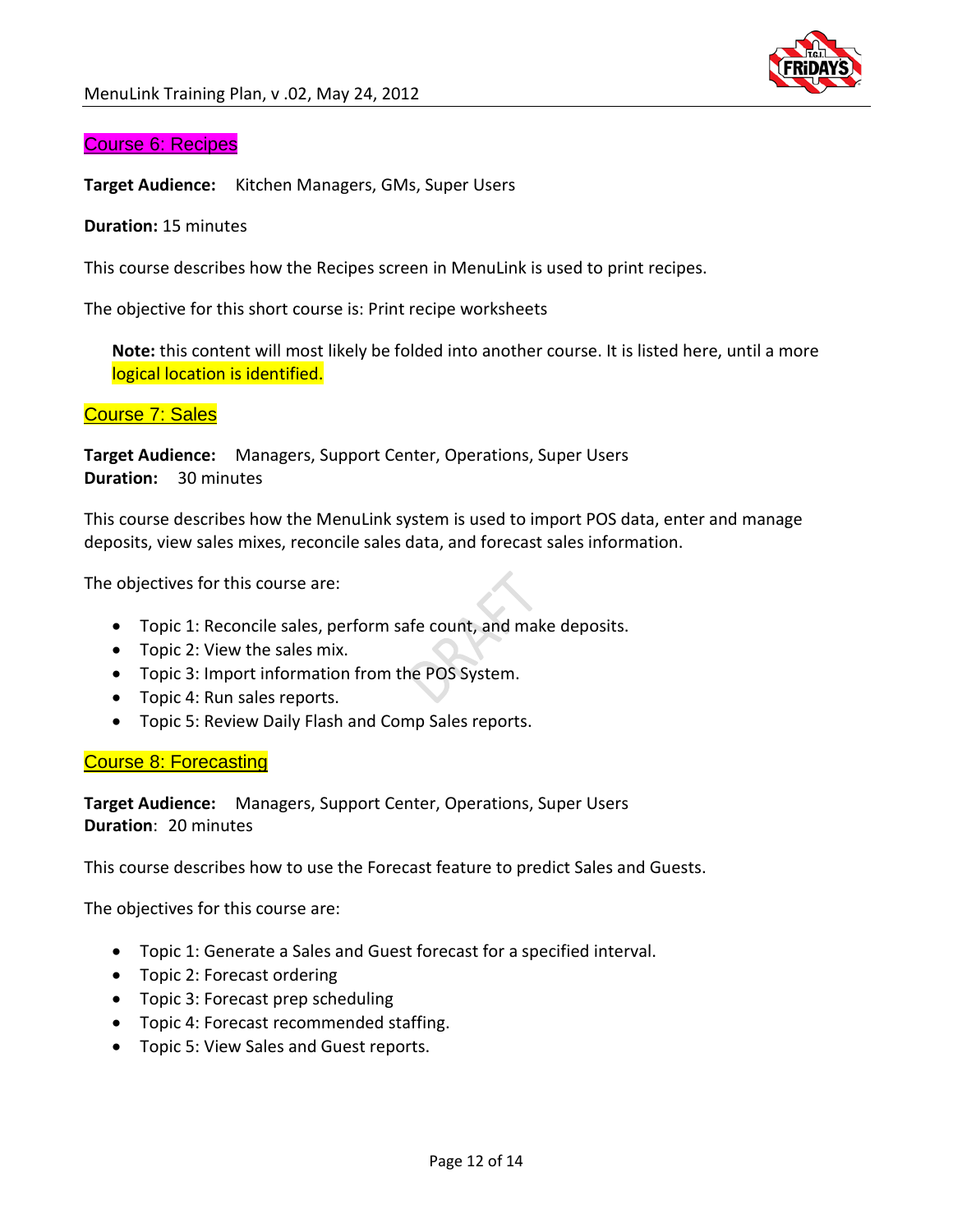

### Course 9: Payroll

**Target Audience:** Managers, Shift Supervisors, Super Users **Duration:** 30 minutes

This course describes how the MenuLink system is used to maintain and track employee information and manage payroll.

The objectives for this course are:

- Topic 1: Indentify the payroll functions that are performed in MenuLink.
- Topic 2: Recognize the payroll functions that close automatically at specific times.
- Topic 3: Borrow employees.
- Topic 4: Run employee reports.
- Topic 5: Adjust employee time.
- Topic 6: Manage shifts worked and time off.
- Topic 7: Manage employee information.
- Topic 8: Run payroll reports.

#### Course 10: Scheduling

**Target Audience:** Managers, Shift Supervisors, Super Users **Duration:** 30 minutes

This course describes how the MenuLink system is used to maintain and track employee schedules

The objectives for this course are:

- Topic 1: Explain the Scheduling function at a high level.
- Topic 2: Distinguish the employee maintenance tasks performed using MenuLink versus My HR.
- Topic 3: View, edit, and generate employee schedules.
- Topic 4: View and edit workflows.
- Topic 5: View recommended hours and tasks.

#### Course 11: Period End

**Target Audience:** Managers, Shift Supervisors, Super Users **Duration:** 15 minutes

This course describes how the MenuLink system is used to complete period end procedures.

- Topic 1: Complete Week End tasks.
- Topic 2: Complete Month End tasks.